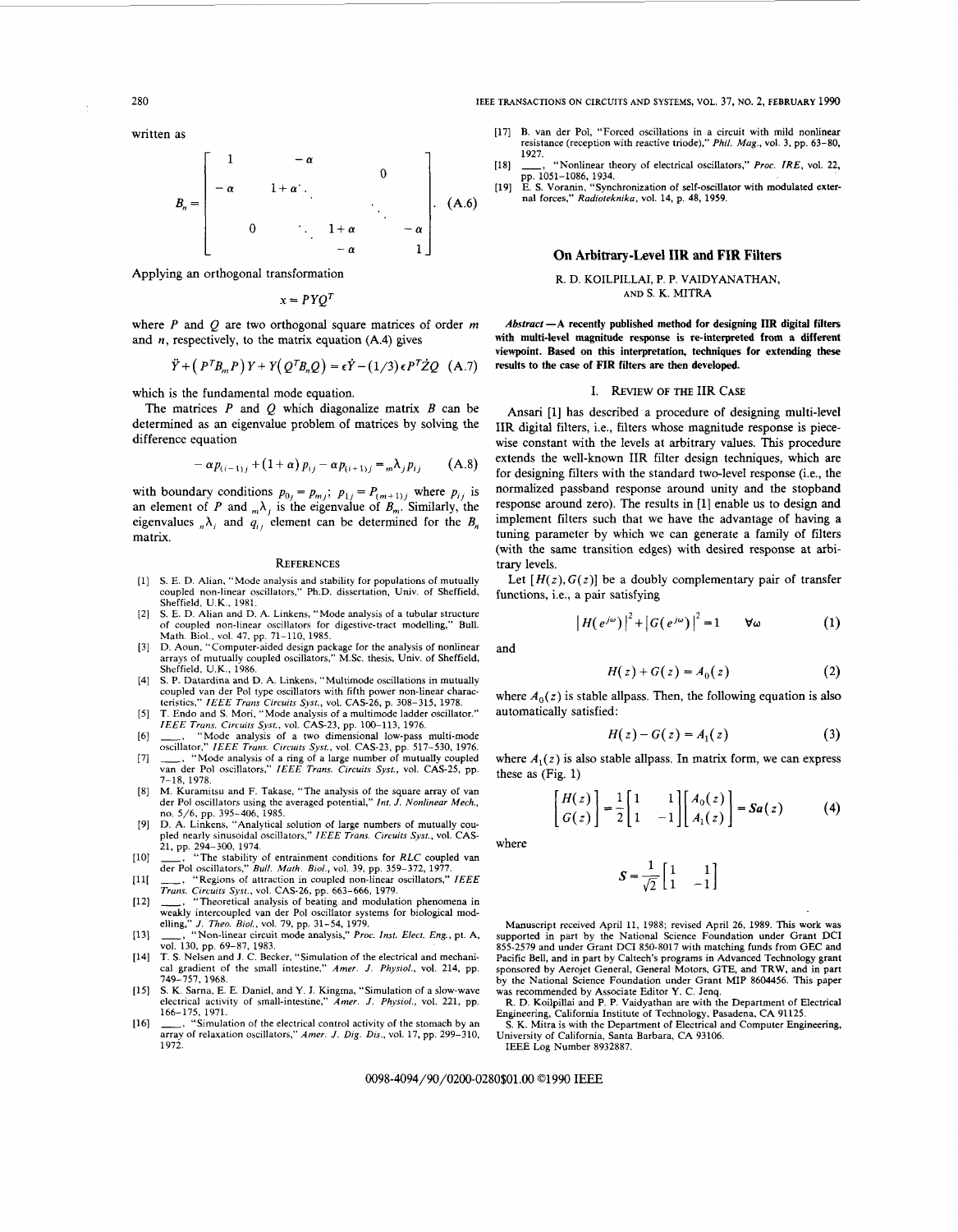

and

$$
a(z) = \frac{1}{\sqrt{2}} \begin{bmatrix} A_0(z) \\ A_1(z) \end{bmatrix}.
$$

We know from [2] and [3] the conditions under which a digital **IIR** transfer function can be implemented **as** a sum of two allpass functions. Assuming these conditions are satisfied, we will now study how this result can be modified to design arbitrary level **IIR**  $\mathbf{H}'(e^{j\omega})| \approx \frac{1}{\sqrt{2}} |\cos \theta - \sin \theta| = q.$  (11)<br>
We know from [2] and [3] the conditions under which a digital This shows how we can obtain a filter  $H'(z)$  with passband<br>
IIR transfer function can be implemented as a IIR filters. Let  $H(z)$  be a conventional low-pass filter. Then  $G(z)$ , satisfying (1), is the power-complementary high-pass filter. On the unit circle, we can write **(4) as** 

$$
H(e^{j\omega}) = \frac{1}{2} [A_0(e^{j\omega}) + A_1(e^{j\omega})].
$$
 (5)

Since  $A_0(z)$  and  $A_1(z)$  are allpass functions, they can be ex-<br>pressed as  $A_0(e^{j\omega}) = e^{j\phi_0(\omega)}$  and  $A_1(e^{j\omega}) = e^{j\phi_1(\omega)}$ . Substituting these in **(5),** we get

$$
\left| H\!\left(e^{j\omega}\right) \right|^2 = \frac{1}{2} \left[ 1 + \cos\!\left(\phi_0\!\left(\omega\right) - \phi_1\!\left(\omega\right)\right) \right].\tag{6}
$$

In the passband, the magnitude response  $|H(e^{j\omega})|$  is close to unity. This is possible if and only if the two allpass functions are approximately in phase, i.e.,  $\phi_0(\omega) = \phi_1(\omega)$ . In the stopband of  $H(z)$ , the magnitude response is close to zero. This implies that the allpass functions are approximately **180** degrees out of phase, i.e.,  $\phi_0(\omega) - \phi_1(\omega) = \pi$  (or any odd multiple of  $\pi$ ). In other words,

$$
|H|_{\max} \approx 1, \qquad 0 \le \omega \le \omega_p \text{ (region 1), } \phi_0(\omega) = \phi_1(\omega)
$$
  

$$
|H|_{\min} \approx 0, \qquad \omega_s \le \omega \le \pi \text{ (region 2), } \phi_0(\omega) - \phi_1(\omega) = \pi.
$$

In **(4)** we note that the scaling matrix **S** is orthogonal, and **this**  yields the transfer functions  $H(z)$  and  $G(z)$  with the standard two level response. The orthogonality of **S** ensures power complementarity of  $H(z)$  and  $G(z)$ . The generalized filters in [1] can be obtained by replacing  $S$  with the most general form of a  $2 \times 2$ orthogonal matrix, viz., a planar rotation.

$$
\mathbf{R} = \begin{bmatrix} \cos \theta & \sin \theta \\ \sin \theta & -\cos \theta \end{bmatrix} . \tag{7}
$$

Let the new filters obtained be  $H'(z)$  and  $G'(z)$ , i.e.,

$$
\begin{bmatrix} H'(z) \\ G'(z) \end{bmatrix} = \frac{1}{\sqrt{2}} \begin{bmatrix} \cos \theta & \sin \theta \\ \sin \theta & -\cos \theta \end{bmatrix} \begin{bmatrix} A_0(z) \\ A_1(z) \end{bmatrix} . \tag{8}
$$

Clearly, **(4)** is a special case of **(8)** with  $\theta = 45^\circ$ . We now study the response of the new filters.

$$
H'(z) = \frac{1}{\sqrt{2}} \left[ \cos(\theta) A_0(z) + \sin(\theta) A_1(z) \right]
$$
 (9)

**In region 1** where the allpass functions are in phase,

$$
|H'(e^{j\omega})| \approx \frac{1}{\sqrt{2}}|\cos\theta + \sin\theta| = p. \tag{10}
$$



**In region 2** where the allpass functions are 180' out of phase,

here the allpass functions are 180° out of phase,  
\n
$$
|H'(e^{j\omega})| \approx \frac{1}{\sqrt{2}} |\cos \theta - \sin \theta| = q.
$$
 (11)

This shows how we can obtain a filter  $H'(z)$  with passband response level *p* and stopband response level *q.* The levels of the response can be varied by changing  $\theta$ . Only one of the two levels *p,* q can be arbitrarily chosen. The other level is then fixed since they satisfy the relation

$$
p^2 + q^2 = 1. \tag{12}
$$

The complementary response  $G'(z)$  clearly satisfies

$$
|G'(e^{j\omega})| = \begin{cases} q & \text{in region 1} \\ p & \text{in region 2.} \end{cases}
$$

On the unit circle, we can write (4) as<br>  $H(e^{j\omega}) = \frac{1}{2} [A_0(e^{j\omega}) + A_1(e^{j\omega})]$ .<br>  $H(e^{j\omega}) = \frac{1}{2} [A_0(e^{j\omega}) + A_1(e^{j\omega})]$ .<br>  $H(e^{j\omega}) = \frac{1}{2} [A_0(e^{j\omega}) + A_1(e^{j\omega})]$ .<br>  $H(e^{j\omega}) = \begin{cases} 4 & \text{in region 1} \\ p & \text{in region 2} \end{cases}$ .<br>
Since  $A_0(z)$ A typical design of such filters would proceed **as** follows: Starting with an odd-order elliptic filter  $H(z)$ , we find the two allpass functions  $A_0(z)$  and  $A_1(z)$  using the technique in [3]. We then use the parameter  $\theta$  as in (8) to obtain the arbitrary-level responses. The detailed shapes of the passband ripples and stopband ripples of  $H'(z)$  are the same as those of the passband ripples of  $H(z)$  and  $G(z)$ , respectively. The parameter  $\theta$  changes only the average levels. **An** advantage of **this** implementation is that since the scaling matrix  $\mathbf{R}$  is orthogonal, the powercomplementarity and the low-sensitivity properties are preserved, as required in many applications [3], [7], [8].

## **11. FIR CASE**

 $\phi_0(\omega) - \phi_1(\omega) = \pi$  (or any odd multiple of  $\pi$ ). In other<br> *II.* FIR Case<br> *II.* FIR Case<br>  $H|_{\text{max}} \approx 1$ ,  $0 \le \omega \le \omega_p$  (region 1),  $\phi_0(\omega) = \phi_1(\omega)$ <br>  $H|_{\text{min}} \approx 0$ ,  $\omega_s \le \omega \le \pi$  (region 2),  $\phi_0(\omega) - \phi_1(\omega) = \pi$ .<br> **I In** the **FIR** case, we can design filters with desired magnitude response at arbitrary levels by using the well-known techniques, such as **[9].** A direct approach like this would require **us** to re-design the filter if different response levels are required. As shown in **[l],** for the particular case of symmetric even-order linear-phase filters, we can generate any arbitrary level filter from the same prototype. This method, though simple, elegant, and attractive, works only for the restricted case of even-order linearphase **FIR** filters. Moreover, if we are interested in obtaining a *pair* of power complementary transfer functions (as is required in filter-bank applications **[4], [5], [SI),** this method does not retain the power complementary property while the levels are being adjusted in this manner.

> In this section we introduce a technique for adjustable **FIR**  filter design which works for filters of arbitrary order and arbitrary phase response, and in addition gives rise to a pair of transfer functions which remain power complementary inspite of the level adjustment. As in [l], there is again no need to redesign the entire filter in order to obtain the adjustable levels. **In** the **IIR**  case, we had a power-complementary pair of transfer functions, namely,  $H(z)$  and  $G(z)$ . After implementing them in a structurally power-complementary way, we then added a generalized orthogonal matrix (a  $2 \times 2$  rotation matrix) and obtained the necessary shifting and scaling of the magnitude response. In the **FIR** case, the lossless-lattice implementation of filters **[4]** is the only known way of structurally enforcing the power complementary property. From **[4],** we know that any bounded-real (BR)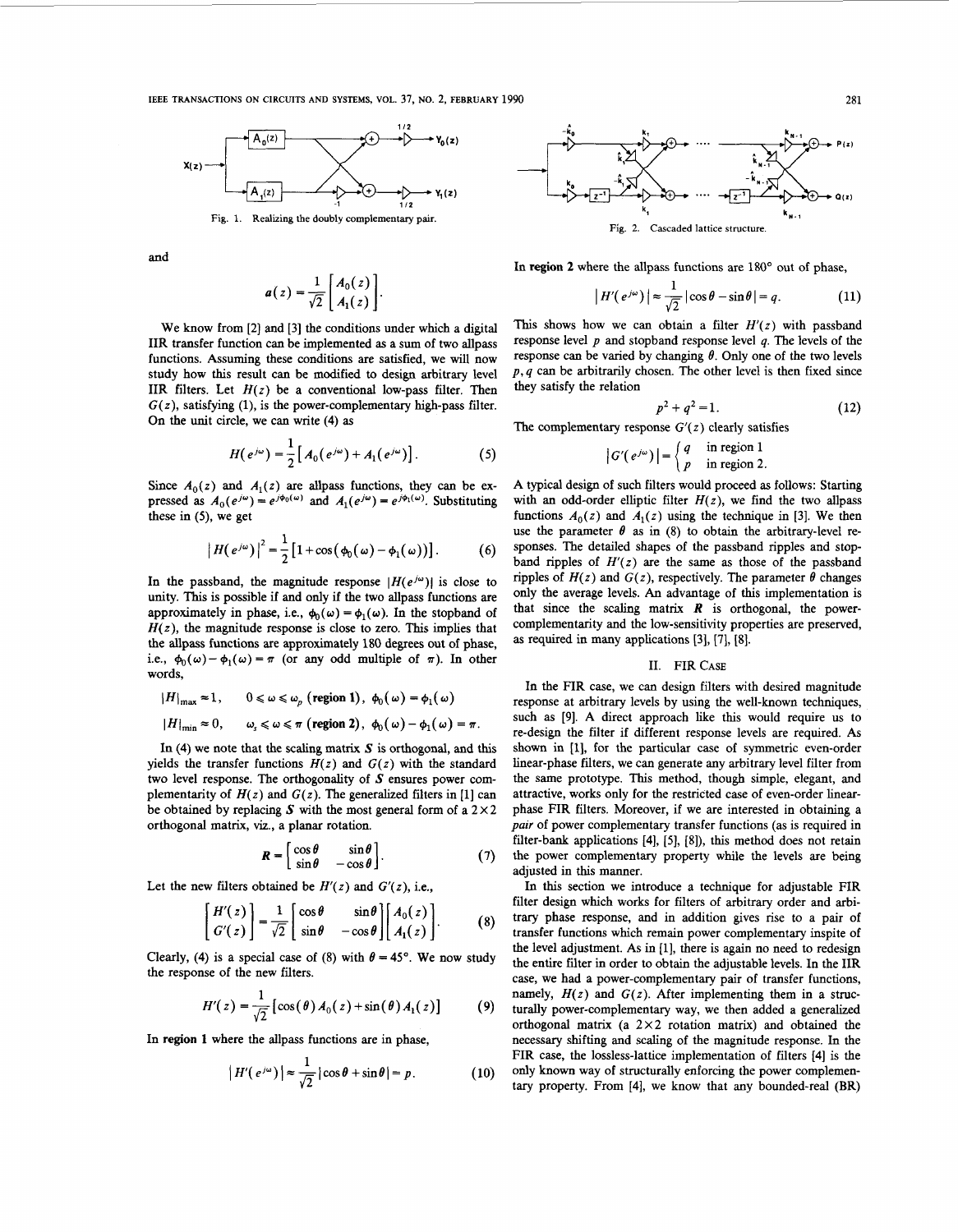

FIR transfer function can be implemented **as** a passive cascaded lattice structure. *So* we will focus on achieving arbitrary level FIR filters with lattice implementations.

Let  $P(z)$  be a FIRBR transfer function and let  $Q(z)$  be *2* (see [4] for details). Then we add a scaling section to the lattice structure, as shown in Fig. **3.** The new filters can be written **as** 

$$
\begin{bmatrix} P'(z) \\ Q'(z) \end{bmatrix} = \begin{bmatrix} \cos\phi & \sin\phi \\ \sin\phi & -\cos\phi \end{bmatrix} \begin{bmatrix} P(z) \\ Q(z) \end{bmatrix}.
$$
 (13)

In the implementations, we use the multipliers  $k$  and  $\hat{k}$  for the scaling section  $(k = \cos \phi, \hat{k} = \sin \phi)$ . Assume the  $P(z)$  and  $Q(z)$ are power complementary filters with standard two-level response. So the passband(s) of  $P(z)$  coincides with the stopband(s) of  $Q(z)$  and vice versa. Hence,

$$
|P'(e^{j\omega})| \approx \begin{cases} |\cos \phi| \text{ in passband of } P(z) \\ |\sin \phi| \text{ in stopband of } P(z). \end{cases}
$$
 (14)

Similarly,

$$
|Q'(e^{j\omega})| \approx \begin{cases} |\sin \phi| \text{ in passband of } P(z) \\ |\cos \phi| \text{ in stopband of } P(z). \end{cases}
$$
 (15)

structure of Fig. 3 ensures that  $[P'(z), Q'(z)]$  is a power complementary pair while at the same time achieving arbitrary specification ievels. The levels can clearly be controlled by changing *k*  and  $\hat{k}$ . We note that we can replace the normalized four-multiplier scaling section with a denormalized, two-multiplier scaling section such that we have a single tuning parameter  $\alpha = \hat{k}/k$ .

*Design Example I:* In **this** example, *P(z)* is a linear-phase low-pass equiripple FIR filter designed with the McClellan-Parks algorithm to meet the following specifications: passband edge  $\omega_p = 0.196\pi$ , stopband edge  $\omega_s = 0.27\pi$ , passband peak ripple  $\delta_1 \leq 0.00042$ , and stopband attenuation  $A_s \geq 27$  dB. The required filter order turns out to be  $N - 1 = 60$ . Once the BR transfer function  $P(z)$  is obtained, the power complementary filter  $Q(z)$ can be obtained by solving for a spectral factor of  $[1 - |P(e^{j\omega})|^2]$ . This is done using the procedure outlined by Mian and Nainer *[6].* Fig. 4(a) shows the magnitude responses of the filters *P(z)*  and  $Q(z)$ . Fig. 4(b) shows the frequency response of the filters  $P'(z)$  and  $Q'(z)$  with  $\phi = \pi/6$ . The results of (14) and (15) are readily verified, We notice that there are peaks in the transition band, i.e., the response in the transition band exceeds the passband level. This is a disadvantage even though the transition bands may be treated **as** *"don't cure"* bands. The reason why **this**  occurs in the FIR case is that, in the lattice implementation, the magnitude response of the filter is bounded by unity and not by the response levels  $p$  (or  $q$ , whichever is larger). In contrast, in the IIR case (see (8)), the responses  $|H'(e^{j\omega})|$  and  $|G'(e^{j\omega})|$  are bounded above by their respective passband levels, *so* that the transition band responses are less than the passband levels.

We now discuss another approach to design arbitrary level FIR filters, having an even closer analogy to the IIR case. Assume



**Fig. 4. (a) Magnitude response of P and Q. (b) Magnitude response of P'**  and  $Q'$  (with  $\phi = \pi/6$ ).

that we have implemented an FIR power-complementary pair  $R(z) = [P(z) \quad Q(z)]^T$  as a lattice [4]. We then add an orthogonal scaling section with  $\phi = \pi/4$  and obtain a new FIR allpass vector  $\mathbf{R}'(z) = [A(z) \quad B(z)]^T$ . Then

$$
\begin{bmatrix} A(z) \\ B(z) \end{bmatrix} = \frac{1}{\sqrt{2}} \begin{bmatrix} 1 & 1 \\ 1 & -1 \end{bmatrix} \begin{bmatrix} P(z) \\ Q(z) \end{bmatrix}.
$$
 (16)

Hence,

and

$$
\begin{bmatrix} P(z) \\ Q(z) \end{bmatrix} = \frac{1}{\sqrt{2}} \begin{bmatrix} 1 & 1 \\ 1 & -1 \end{bmatrix} \begin{bmatrix} A(z) \\ B(z) \end{bmatrix}
$$
 (17)

 $P(z) = \frac{1}{\sqrt{2}} [A(z) + B(z)].$ 

We know that  $|A(e^{j\omega})|^2 + |B(e^{j\omega})|^2 = 1$  because  $[P(z), Q(z)]$  is a power complementary pair. It can be shown that in the passband of  $P(z)$ , where  $|P(e^{j\omega})| \approx 1$ , we will have  $|A(e^{j\omega})| \approx$  $|B(e^{j\omega})| \approx 1/\sqrt{2}$  and moreover the phases of  $A(e^{j\omega})$  and  $B(e^{j\omega})$ are approximately aligned. The stopbands of *P(z)* correspond to the passbands of  $Q(z)$  where  $|Q(e^{j\omega})| \approx 1$ . In this region we have  $|A(e^{j\omega})| \approx |B(e^{j\omega})| \approx 1/\sqrt{2}$  and the phases of  $A(e^{j\omega})$  and  $B(e^{j\omega})$ differ approximately by **n.** 

We can thus conclude that  $A(z)$  and  $B(z)$  are approximate FIR allpass functions whose phases align in the passband of  $P(z)$  and differ by  $\pi$  in the stopband of  $P(z)$ . We have now created a situation similar to the IIR case, where the implementation was done with two allpass functions. In order to obtain arbitrary level filters, we use the  $2 \times 2$  rotation matrix and get the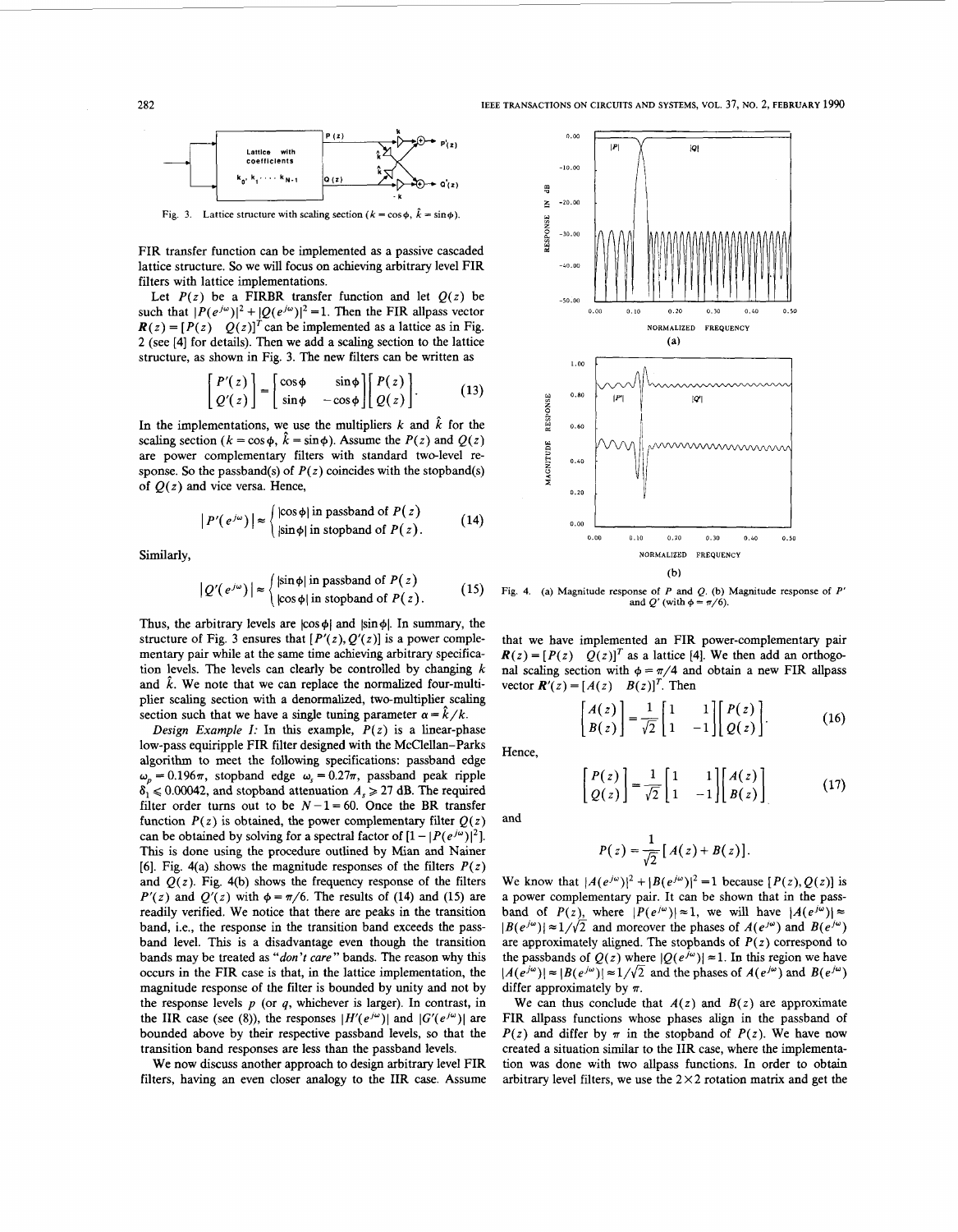

(a) Magnitude response of *A*. (b) Magnitude response of *B*. (c) Phase difference  $\arg[A(e^{j\omega})] - \arg[B(e^{j\omega})]$ .

filters  $P'(z)$  and  $Q'(z)$ .

$$
\begin{bmatrix} P'(z) \\ Q'(z) \end{bmatrix} = \begin{bmatrix} \cos\psi & \sin\psi \\ \sin\psi & -\cos\psi \end{bmatrix} \begin{bmatrix} A(z) \\ B(z) \end{bmatrix}.
$$
 (18)

The levels of the magnitude response  $p$  and  $q$  are obtained just as in the IIR case, viz.,  $p = 1/\sqrt{2} |\cos \psi + \sin \psi|$  and  $q = 1/\sqrt{2} |\sin \psi|$  $-\cos \psi$ . By varying  $\psi$  (i.e., by varying  $k = \cos \psi$  and  $\hat{k} = \sin \psi$ 



Fig. *6.* **(a) Magnitude response of P'. (b) Magnitude response of** *Q'.* 

in the implementation), we can generate an entire family of arbitrary level filters.

*Design Example 2:* We continue with the filters *P(z)* and  $Q(z)$  designed in Example 1. By choosing  $\phi = \pi/4$ , we first generate the auxilliary approximate allpass functions *A(z)* and  $B(z)$ . A plot of their magnitude responses is shown in Fig. 5(a) and (b), and their phase difference is shown in Fig. 5(c). It can be verified that the phases are approximately equal in the passband of P (stopband of Q) and they differ by  $\pi$  in the stopband of P (passband of  $Q$ ). In Fig.  $6(a)$  and (b) we have the magnitude responses of the shifted level filters *P'* and *Q'*, (with  $\psi = \pi/6$ ,  $p \approx 0.966$ , and  $q \approx 0.259$ ).

## 111. **CONCLUDING** REMARKS

We have shown how *to* design arbitrary-level FIR filters. **An**  advantage of our method is that when we implement the arbitrary-level filter, we simultaneously obtain its power-complementary filter, which may be required in specific applications. *Also*  by means of a tuning factor (a parameter of the scaling matrix) we can generate a whole family of arbitrary-level filters. In the IIR case, the allpass filters can be implemented in a *structurally*  lossless manner. As a result, for a fixed value of  $\theta$  in (8), the magnitude responses  $|H'(e^{j\omega})|$  and  $|G'(e^{j\omega})|$  are structurally bounded above by  $p$  (or  $q$ , whichever is larger). In other words, for a given value of  $\theta$  (i.e., for given  $p$  and  $q$ ), any perturbation